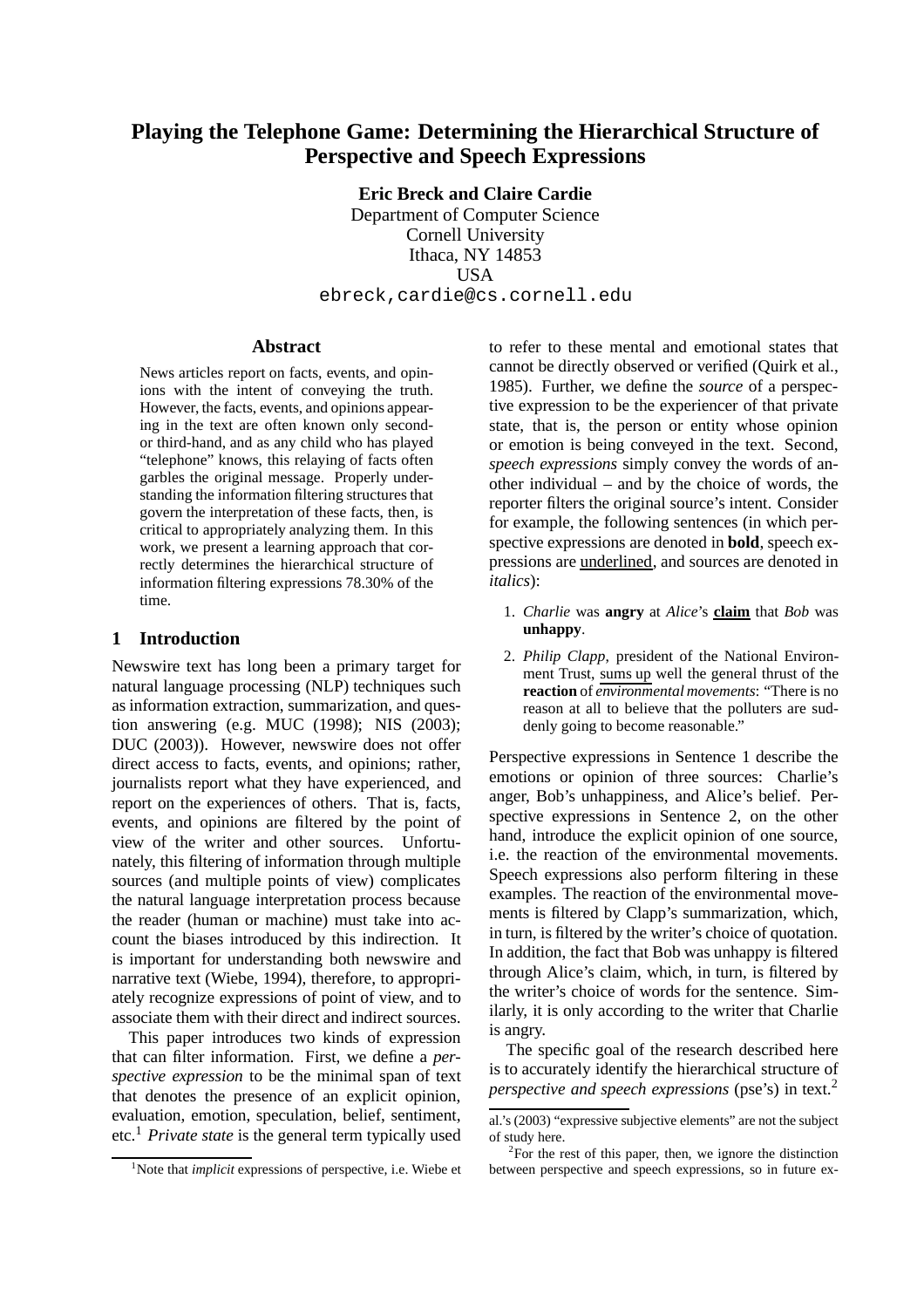Given sentences 1 and 2 and their pse's, for example, we will present methods that produce the structures shown in Figure 1, which represent the multistage information filtering that should be taken into account in the interpretation of the text.

Sentence 1:

**writer's implicit speech event claim angry unhappy** Sentence 2: **writer's implicit speech event** H **sums up reaction**

Figure 1: Hierarchical structure of the perspective and speech expressions in sentences 1 and 2

We propose a supervised machine learning approach to the problem that relies on a small set of syntactically-based features. More specifically, the method first trains a binary classifier to make pairwise parent-child decisions among the pse's in the same sentence, and then combines the decisions to determine their global hierarchical structure. We compare the approach to two heuristicbased baselines — one that simply assumes that every pse is filtered only through the writer, and a second that is based on syntactic dominance relations in the associated parse tree. In an evaluation using the opinion-annotated NRRC corpus (Wiebe et al., 2002), the learning-based approach achieves an accuracy of 78.30%, significantly higher than both the simple baseline approach (65.57%) and the parse-based baseline (71.64%). We believe that this study provides a first step towards understanding the multi-stage filtering process that can bias and garble the information present in newswire text.

The rest of the paper is organized as follows. We present related work in Section 2 and describe the machine learning approach in Section 3. The experimental methodology and results are presented in Sections 4 and 5, respectively. Section 6 summarizes our conclusions and plans for future work.

# **2 The Larger Problem and Related Work**

This paper addresses the problem of identifying the hierarchical structure of perspective and speech expressions. We view this as a necessary and important component of a larger perspective-analysis

| pse class | count |
|-----------|-------|
| writer    | 9808  |
| verb      | 7623  |
| noun      | 2293  |
| no parse  | 278   |
| adjective | 197   |
| adverb    | 50    |
| other     | 370   |

Table 1: Breakdown of classes of pse's. "writer" denotes pse's with the writer as source. "No parse" denotes pse's in sentences where the parse failed, and so the part of speech could not be determined.

| number of pse's | number of sentences |
|-----------------|---------------------|
|                 | 3612                |
|                 | 3256                |
| 3               | 1810                |
|                 | 778                 |
| 5               | 239                 |
|                 | 113                 |

Table 2: Breakdown of number of pse's per sentence

system. Such a system would be able to identify all pse's in a document, as well as identify their structure. The system would also identify the direct source of each pse. Finally, the system would identify the text corresponding to the content of a private state or the speech expressed by a pse. $3$  Such a system might analyze sentence 2 as follows:

> (source: *writer* pse: **(implicit speech event)** content: Philip ... reasonable.") (source: *clapp* pse: **sums up** content: "There ... reasonable.") (source: *environmental movements* pse: **reaction** content: (no text))

As far as we are aware, no single system exists that simultaneously solves all these problems. There is, however, quite a bit of work that addresses various pieces of this larger task, which we will now survey.

Gerard (2000) proposes a computational model of the reader of a news article. Her model provides for multiple levels of hierarchical beliefs, such as the nesting of a primary source's belief within that of a reporter. However, Gerard does not provide algorithms for extracting this structure directly from newswire texts.

Bethard et al. (2004) seek to extract propositional

amples, both types of pse appear in boldface. Note that the acronym 'pse' has been used previously with a different meaning (Wiebe, 1994).

<sup>3</sup> In (Wiebe, 2002), this is referred to as the *inside*.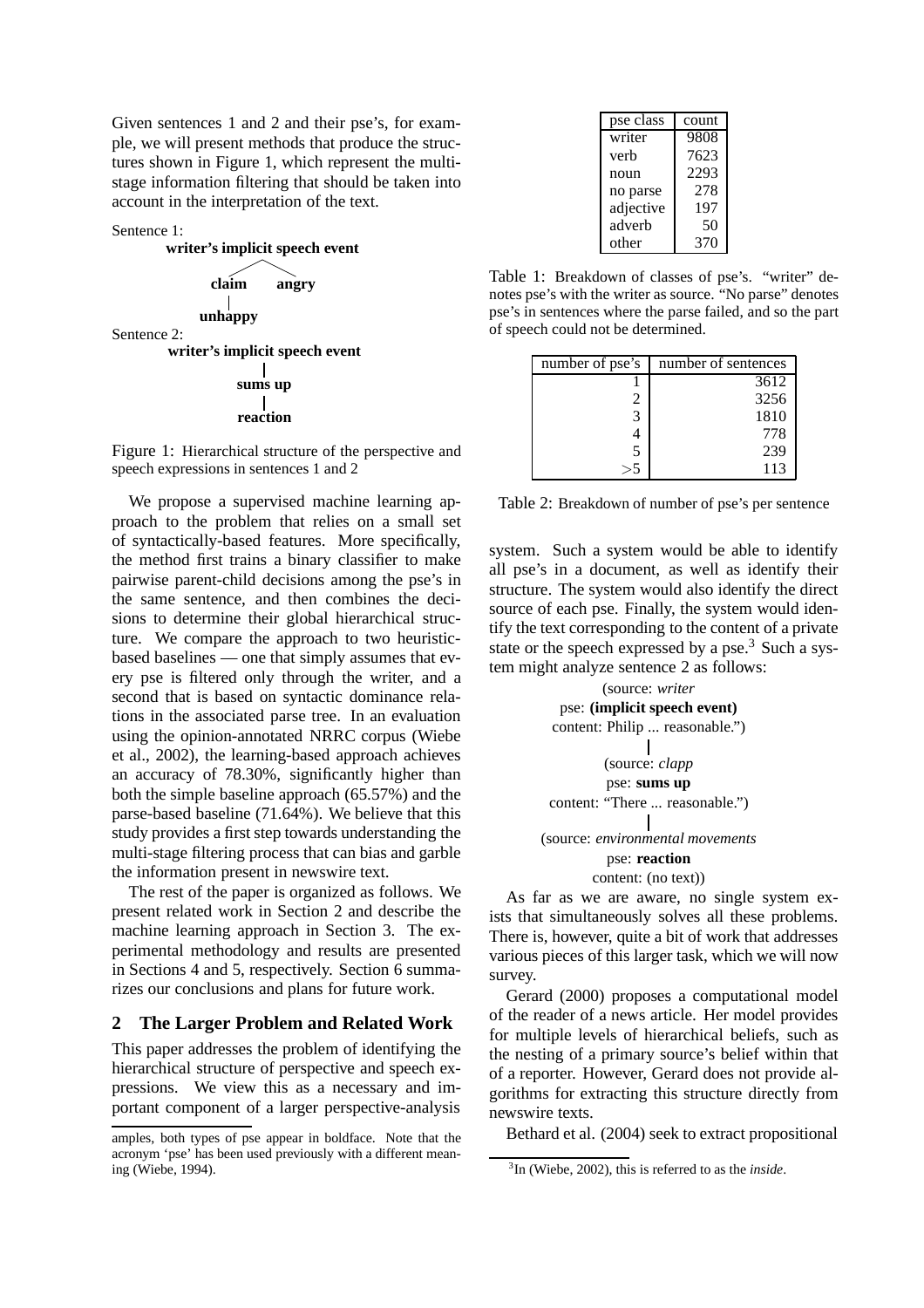opinions and their holders. They define an opinion as "a sentence, or part of a sentence that would answer the question 'How does X feel about Y?' " A propositional opinion is an opinion "localized in the propositional argument" of certain verbs, such as "believe" or "realize". Their task then corresponds to identifying a pse, its associated direct source, and the content of the private state. However, they consider as pse's only verbs, and further restrict attention to verbs with a propositional argument, which is a subset of the perspective and speech expressions that we consider here. Table 1, for example, shows the diversity of word classes that correspond to pse's in our corpus. Perhaps more importantly for the purposes of this paper, their work does not address information filtering issues, i.e. problems that arise when an opinion has been filtered through multiple sources. Namely, Bethard et al. (2004) do not consider sentences that contain multiple pse's, and do not, therefore, need to identify any indirect sources of opinions. As shown in Table 2, however, we find that sentences with multiple non-writer pse's (i.e. sentences that contain 3 or more total pse's) comprise a significant portion (29.98%) of our corpus. An advantage over our work, however, is that Bethard et al. (2004) do not require separate solutions to pse identification and the identification of their direct sources.

Automatic identification of sources has also been addressed indirectly by Gildea and Jurafsky's (2002) work on semantic role identification in that finding sources often corresponds to finding the filler of the agent role for verbs. Their methods then might be used to identify sources and associate them with pse's that are verbs or portions of verb phrases. Whether their work will also apply to pse's that are realized as other parts of speech is an open question.

Wiebe (1994), studies methods to track the change of "point of view" in narrative text (fiction). That is, the "writer" of one sentence may not correspond to the writer of the next sentence. Although this is not as frequent in newswire text as in fiction, it will still need to be addressed in a solution to the larger problem.

Bergler (1993) examines the lexical semantics of speech event verbs in the context of generative lexicon theory. While not specifically addressing our problem, the "semantic dimensions" of reporting verbs that she extracts might be very useful as features in our approach.

Finally, Wiebe et al. (2003) present preliminary results for the automatic identification of perspective and speech expressions using corpus-based techniques. While the results are promising (66% F-



Figure 2: Dependency parse of sentence 1 according to the Collins parser.

measure), the problem is still clearly unsolved. As explained below, we will instead rely on manually tagged pse's for the studies presented here.

# **3 The Approach**

Our task is to find the hierarchical structure among the pse's in individual sentences. One's first impression might be that this structure should be obvious from the syntax: one pse should filter another roughly when it dominates the other in a dependency parse. This heuristic, for example, would succeed for "claim" and "unhappy" in sentence 1, whose pse structure is given in Figure 1 and parse structure (as produced by the Collins parser) in Figure 2. <sup>4</sup>

Even in sentence 1, though, we can see that the problem is more complex: "angry" dominates "claim" in the parse tree, but does not filter it. Unfortunately, an analysis of the parse-based heuristic on our training data (the data set will be described in Section 4), uncovered numerous, rather than just a few, sources of error. Therefore, rather than trying to handcraft a more complex collection of heuristics, we chose to adopt a supervised machine learning approach that relies on features identified in this analysis. In particular, we will first train a binary classifier to make pairwise decisions as to whether a given pse is the immediate parent of another. We then use a simple approach to combine these decisions to find the hierarchical information-filtering structure of all pse's in a sentence.

We assume that we have a training corpus of

<sup>&</sup>lt;sup>4</sup> For this heuristic and the features that follow, we will speak of the pse's as if they had a position in the parse tree. However, since pse's are often multiple words, and do not necessarily form a constituent, this is not entirely accurate. The parse node corresponding to a pse will be the highest node in the dependency parse corresponding to a word in the pse. We consider the writer's implicit pse to correspond to the root of the parse.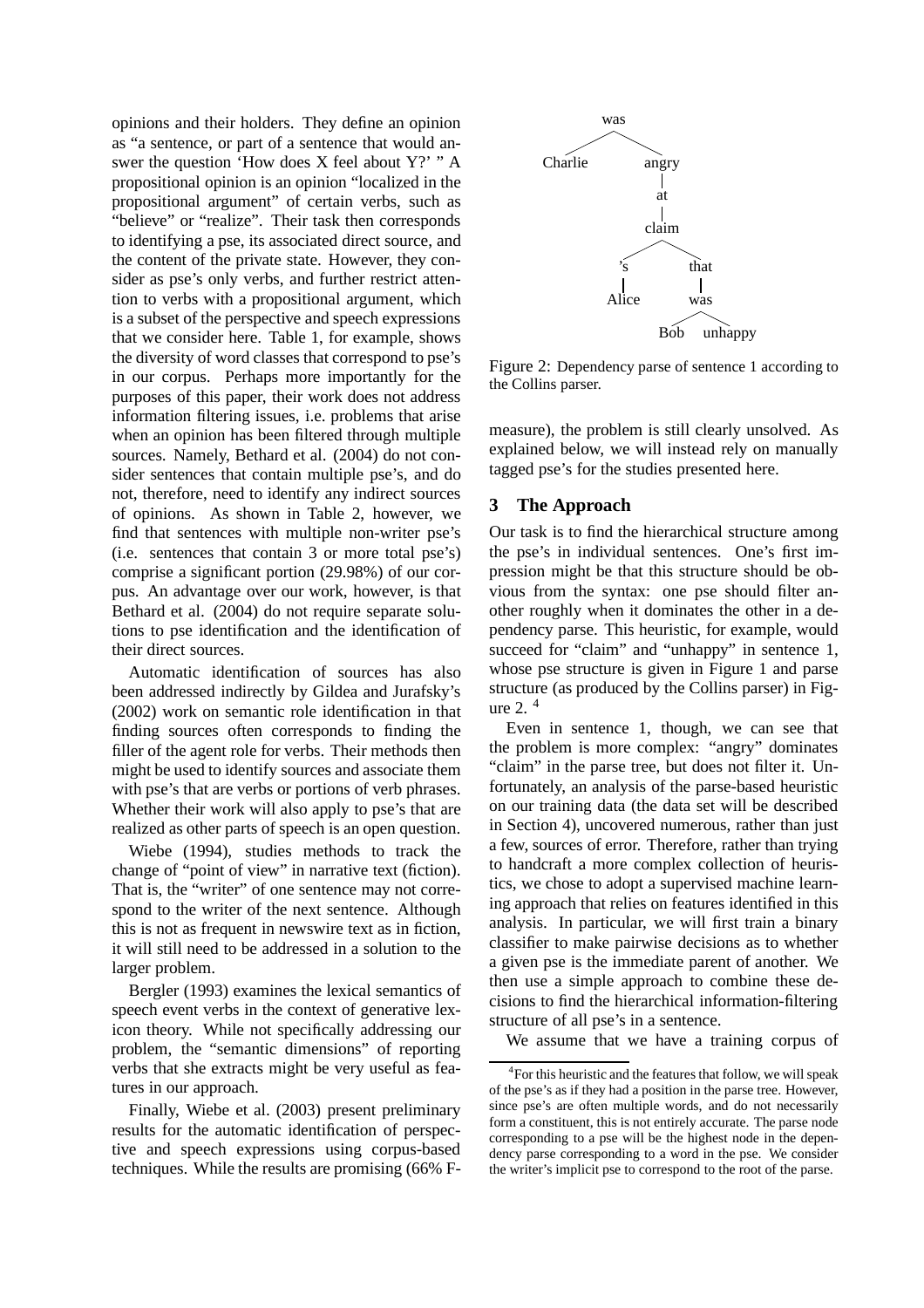sentences, annotated with pse's and their hierarchical pse structure (Section 4 describes the corpus). Training instances for the binary classifier are pairs of pse's from the same sentence,  $\langle pset_{target}, pse_{parent} \rangle^5$ . We assign a class value of 1 to a training instance if  $pse_{parent}$  is the immediate parent of  $pse_{target}$  in the manually annotated hierarchical structure for the sentence, and 0 otherwise. For sentence 1, there are nine training instances generated:  $\langle claim, writer \rangle$ ,  $\langle$ angry, writer $\rangle$ ,  $\langle$ unhappy, claim $\rangle$  (class 1),  $\langle$ claim, angry $\rangle$ ,  $\langle$ claim, unhappy $\rangle$ ,  $\langle$ angry, claim $\rangle$ ,  $\langle$ angry, unhappy $\rangle$ ,  $\langle$ unhappy, writer $\rangle$ ,  $\langle$ unhappy, angry $\rangle$  (class 0). The features used to describe each training instance are explained below.

During testing, we construct the hierarchical pse structure of an entire sentence as follows. For each pse in the sentence, ask the binary classifier to judge each other pse as a potential parent, and choose the pse with the highest confidence<sup>6</sup>. Finally, join these immediate-parent links to form a tree.<sup>7</sup>

One might also try comparing pairs of potential parents for a given pse, or other more direct means of ranking potential parents. We chose what seemed to be the simplest method for this first attempt at the problem.

#### **3.1 Features**

Here we motivate and describe the 23 features used in our model. Unless otherwise stated, all features are binary (1 if the described condition is true, 0 otherwise).

**Parse-based features (6).** Based on the performance of the parse-based heuristic, we include a  $pse_{parent}$ -dominates- $pse_{target}$  feature in our feature set. To compensate for parse errors, however, we also include a variant of this that is 1 if the parent of  $pse_{parent}$  dominates  $pse_{target}$ .

Many filtering expressions filter pse's that occur in their complements, but not in adjuncts. Therefore, we add variants of the previous two syntaxbased features that denote whether the parent node dominates  $pse_{target}$ , but only if the first dependency relation is an object relation.

For similar reasons, we include a feature calculating the domination relation based on a partial parse. Consider the following sentence:

3. He was **criticized** more than **recognized** for his policy.

One of "criticized" or "recognized" will be the root of this dependency parse, thus dominating the other, and suggesting (incorrectly) that it filters the other pse. Because a partial parse does not attach all constituents, such spurious dominations are eliminated. The partial parse feature is 1 for fewer instances than  $pse_{parent}$ -dominates- $pse_{target}$ , but it is more indicative of a positive instance when it is 1.

So that the model can adjust when the parse is not present, we include a feature that is 1 for all instances generated from sentences on which the parser failed.

**Positional features (5).** Forcing the model to decide whether  $pse_{parent}$  is the parent of  $pse_{target}$ without knowledge of the other pse's in the sentence is somewhat artificial. We therefore include several features that encode the relative position of  $pse_{parent}$  and  $pse_{target}$  in the sentence. Specifically, we add a feature that is 1 if  $pse_{parent}$  is the root of the parse (and similarly for  $pse_{target}$ ). We also include a feature giving the ordinal position of  $pse_{parent}$  among the pse's in the sentence, relative to  $pset_{target}$  (-1 means  $pset_{parent}$  is the pse that immediately precedes  $pse_{target}$ , 1 means immediately following, and so forth). To allow the model to vary when there are more potential parents to choose from, we include a feature giving the total number of pse's in the sentence.

**Special parents and lexical features (6).** Some particular pse's are special, so we specify indicator features for four types of parents: the writer pse, and the lexical items "said" (the most common nonwriter pse) and "according to". "According to" is special because it is generally not very high in the parse, but semantically tends to filter everything else in the sentence.

In addition, we include as features the part of speech of  $pse_{parent}$  and  $pse_{target}$  (reduced to noun, verb, adjective, adverb, or other), since intuitively we expected distinct parts of speech to behave differently in their filtering.

**Genre-specific features (6).** Finally, journalistic writing contains a few special forms that are not always parsed accurately. Examples are:

4. "Alice **disagrees** with me," Bob **argued**.

<sup>&</sup>lt;sup>5</sup>We skip sentences where there is no decision to make (sentences with zero or one non-writer pse). Since the writer pse is the root of every structure, we do not generate instances with the writer pse in the  $pset_{target}$  position.

<sup>&</sup>lt;sup>6</sup>There is an ambiguity if the classifier assigns the same confidence to two potential parents. For evaluation purposes, we consider the classifier's response incorrect if any of the highestscoring potential parents are incorrect.

 $7$ The directed graph resulting from flawed automatic predictions might not be a tree (i.e. it might be cyclic and disconnected). Since this occurs very rarely (5 out of 9808 sentences on the test data), we do not attempt to correct any non-tree graphs.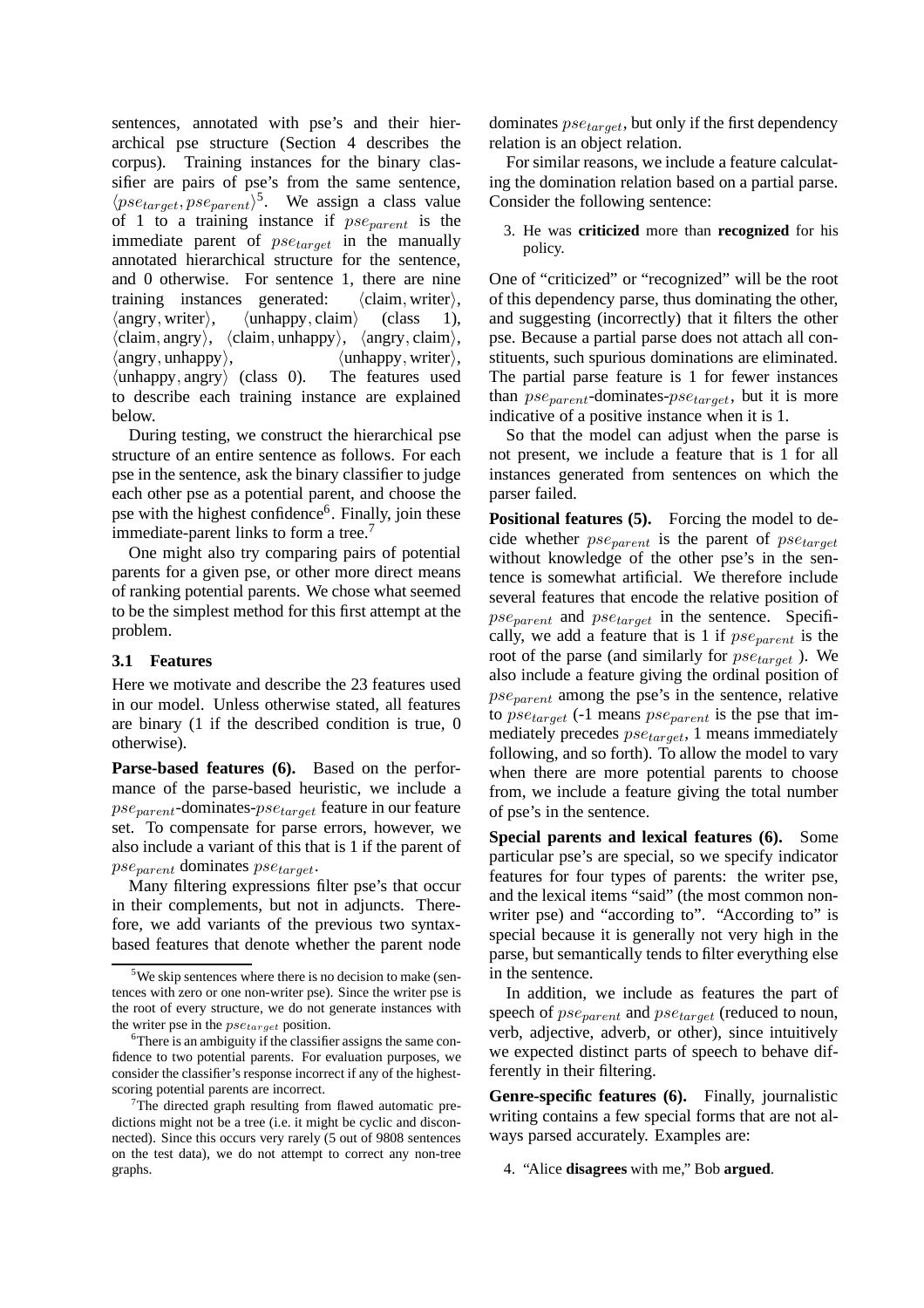#### 5. Charlie, she **noted**, **dislikes** Chinese food.

The parser may not recognize that "noted" and "argued" should dominate all other pse's in sentences 4 and 5, so we attempt to recognize when a sentence falls into one of these two patterns. For  $\langle$  disagrees, argued $\rangle$  generated from sentence 4, features  $pse_{parent}$ -pattern-1 and  $pse_{target}$ -pattern-1 would be 1, while for  $\langle$  dislikes, noted $\rangle$  generated from sentence 5, feature  $pse_{parent}$ -pattern-2 would be 1. We also add features that denote whether the pse in question falls between matching quote marks. Finally, a simple feature indicates whether  $pse_{parent}$ is the last word in the sentence.

### **3.2 Resources**

We rely on a variety of resources to generate our features. The corpus (see Section 4) is distributed with annotations for sentence breaks, tokenization, and part of speech information automatically generated by the GATE toolkit (Cunningham et al., 2002).<sup>8</sup> For parsing we use the Collins  $(1999)$  parser.<sup>9</sup> For partial parses, we employ CASS (Abney, 1997). Finally, we use a simple finite-state recognizer to identify (possibly nested) quoted phrases.

For classifier construction, we use the IND package (Buntine, 1993) to train decision trees (we use the mml tree style, a minimum message length criterion with Bayesian smoothing).

#### **4 Data Description**

The data for these experiments come from version 1.1 of the NRRC corpus (Wiebe et al., 2002). $^{10}$ . The corpus consists of 535 newswire documents (mostly from the FBIS), of which we used 66 (1375 sentences) for developing the heuristics and features, while keeping the remaining 469 (9808 sentences) blind (used for 10-fold cross-validation).

Although the NRRC corpus provides annotations for all pse's, it does not provide annotations to denote directly their hierarchical structure within a

sentence. This structure must be extracted from an attribute of each pse annotation, which lists the pse's direct and indirect sources. For example, the "source chain" for "unhappy" in sentence 1, would be (*writer*, *Alice*, *Bob*). The source chains allow us to automatically recover the hierarchical structure of the pse's: the parent of a pse with source chain  $(s_0, s_1, \ldots s_{n-1}, s_n)$  is the pse with source chain  $(s_0, s_1, \ldots s_{n-1})$ . Unfortunately, ambiguities can arise. Consider the following sentence:

6. *Bob* **said**, "you're welcome" because *he* **was glad** to see that *Mary* **was happy**.

Both "said" and "was glad" have the source chain (*writer*,  $Bob$ ),<sup>11</sup> while "was happy" has the source chain (*writer*, *Bob*, *Mary*). It is therefore not clear from the manual annotations whether "was happy" should have "was glad" or "said" as its parent. 5.82% of the pse's have ambiguous parentage (i.e. the recovery step finds a set of parents  $P(pse)$  with  $|P(pse)| > 1$ ). For training, we assign a class value of 1 to all instances  $\langle pse, par \rangle$ ,  $par \in P(pse)$ . For testing, if an algorithm attaches pse to any element of  $P(pse)$ , we score the link as correct (see Section 5.1). Since ultimately our goal is to find the sources through which information is filtered (rather than the pse's), we believe this is justified.

For training and testing, we used only those sentences that contain at least two non-writer pse's<sup>12</sup> – for all other sentences, there is only one way to construct the hierarchical structure. Again, Table 2 presents a breakdown (for the test set) of the number of pse's per sentence – thus we only use approximately one-third of all the sentences in the corpus.

#### **5 Results and Discussion**

#### **5.1 Evaluation**

How do we evaluate the performance of an automatic method of determining the hierarchical structure of pse's? Lin (1995) proposes a method for evaluating dependency parses: the score for a sentence is the fraction of correct parent links identified; the score for the corpus is the average sentence score. Formally, the score for a

<sup>8</sup>GATE's sentences sometimes extend across paragraph boundaries, which seems never to be warranted. Inaccurately joining sentences has the effect of adding more noise to our problem, so we split GATE's sentences at paragraph boundaries, and introduce writer pse's for the newly created sentences.

<sup>&</sup>lt;sup>9</sup>We convert the parse to a dependency format that makes some of our features simpler using a method similar to the one described in Xia and Palmer (2001). We also employ a method from Adam Lopez at the University of Maryland to find grammatical relationships between words (subject, object, etc.).

 $10$ The original corpus is available at http: //nrrc.mitre.org/NRRC/Docs\_Data/MPQA\_ 04/approval mpqa.htm. Code and data used in our

experiments are available at http://www.cs.cornell. edu/˜ebreck/breck04playing/.

<sup>&</sup>lt;sup>11</sup>The annotators also performed coreference resolution on sources.

<sup>&</sup>lt;sup>12</sup>Under certain circumstances, such as paragraph-long quotes, the writer of a sentence will not be the same as the writer of a document. In such sentences, the NRRC corpus contains additional pse's for any other sources besides the writer of the document. Since we are concerned in this work only with one sentence at a time, we discard all such implicit pse's besides the writer of the sentence. Also, in a few cases, more than one pse in a sentence was marked as having the writer as its source. We believe this to be an error and so discarded all but one writer pse.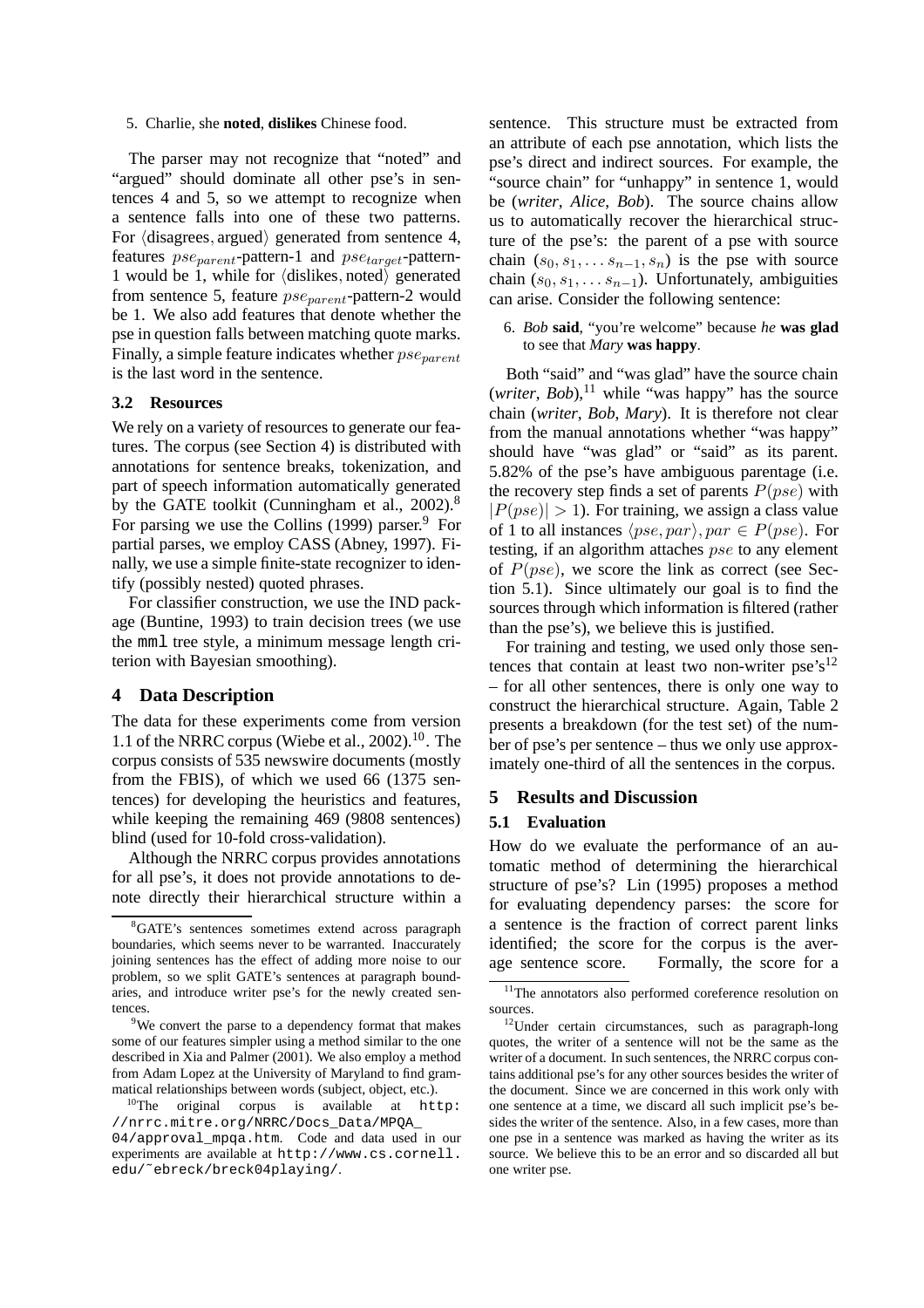| metric  | size  | heurOne | heurTwo | decTree |
|---------|-------|---------|---------|---------|
| Lin     | 2940  | 65.57%  | 71.64%  | 78.30%  |
| perf    | 2940  | 36.02%  | 45.37%  | 54.52%  |
| hin     | 21933 | 73.20%  | 77.73%  | 82.12%  |
| $bin +$ | 7882  | 60.63%  | 66.94%  | 70.35%  |
| hin     | 14051 | 80.24%  | 83.78%  | 88.72%  |

Table 3: Performance on test data. "Lin" is Lin's dependency score, "perf" is the fraction of sentences whose structure was identified perfectly, and "bin" is the performance of the binary classifier (broken down for positive and negative instances). "Size" is the number of sentences or pse pairs.

| # $pse's$ | $#$ sents | heurOne | heurTwo | decTree |
|-----------|-----------|---------|---------|---------|
|           | 1810      | 70.88%  | 75.41%  | 81.82%  |
|           | 778       | 59.17%  | 67.82%  | 74.38%  |
| 5         | 239       | 53.87%  | 61.92%  | 68.93%  |
| >5        | 113       | 49.31%  | 58.03%  | 68.68%  |

Table 4: Performance by number of pse's per sentence

method evaluated on the entire corpus ("Lin") is  $\sum$ s∈S  $|\{pse|pse \in Non\_writer$  $pse's(s) \land parent(pse) = autopar(pse))\}$  $|Non$  writer  $nse's(s)|$ ,

 $|S|$ where  $S$  is the set of all sentences in the corpus, *Non\_writer\_pse's(s)* is the set of non-writer pse's in sentence s, parent(pse) is the correct parent of pse, and  $autopar(pse)$  is the automatically identified parent of pse.

We also present results using two other (related) metrics. The "perf" metric measures the fraction of sentences whose structure is determined entirely correctly (i.e. "perf"ectly). "Bin" is the accuracy of the binary classifier (with a 0.5 threshold) on the instances created from the test corpus. We also report the performance on positive and negative instances.

#### **5.2 Results**

We compare the learning-based approach (*decTree*) to the heuristic-based approaches introduced in Section 3 — *heurOne* assumes that all pse's are attached to the writer's implicit pse; *heurTwo* is the parse-based heuristic that relies solely on the dominance relation $13$ .

We use 10-fold cross-validation on the evaluation data to generate training and test data (although the heuristics, of course, do not require training). The results of the decision tree method and the two heuristics are presented in Table 3.

## **5.3 Discussion**

Encouragingly, our machine learning method uniformly and significantly<sup>14</sup> outperforms the two heuristic methods, on all metrics and in sentences with any number of pse's. The difference is most striking in the "perf" metric, which is perhaps the most intuitive. Also, the syntax-based heuristic (heurTwo) significantly<sup>15</sup> outperforms heurOne, confirming our intuitions that syntax is important in this task.

As the binary classifer sees many more negative instances than positive, it is unsurprising that its performance is much better on negative instances. This suggests that we might benefit from machine learning methods for dealing with unbalanced datasets.

Examining the errors of the machine learning system on the development set, we see that for half of the pse's with erroneously identified parents, the parent is either the writer's pse, or a pse like "said" in sentences 4 and 5 having scope over the entire sentence. For example,

7. "Our **concern** is whether persons used to the role of policy implementors can objectively **assess and critique** executive policies which impinge on human rights," **said** Ramdas.

Our model chose the parent of "assess and critique" to be "said" rather than "concern." We also see from Table 4 that the model performs more poorly on sentences with more pse's. We believe that this reflects a weakness in our decision to combine binary decisions, because the model has learned that in general, a "said" or writer's pse (near the root of the structure) is likely to be the parent, while it sees many fewer examples of pse's such as "concern" that lie in the middle of the tree.

Although we have ignored the distinction throughout this paper, error analysis suggests speech event pse's behave differently than private state pse's with respect to how closely syntax reflects their hierarchical structure. It may behoove us to add features to allow the model to take this into account. Other sources of error include erroneous sentence boundary detection, parenthetical statements (which the parser does not treat correctly for our purposes) and other parse errors, partial quotations, as well as some errors in the annotation.

Examining the learned trees is difficult because of their size, but looking at one tree to depth three

 $13$ That is, heurTwo attaches a pse to the pse most immediately dominating it in the dependency tree. If no other pse dominates it, a pse is attached to the writer's pse.

 $14p < 0.01$ , using an approximate randomization test with 9,999 trials. See (Eisner, 1996, page 17) and (Chinchor et al., 1993, pages 430-433) for descriptions of this method.

<sup>&</sup>lt;sup>15</sup>Using the same test as above,  $p < 0.01$ , except for the performance on sentences with more than 5 pse's, because of the small amount of data, where  $p < 0.02$ .